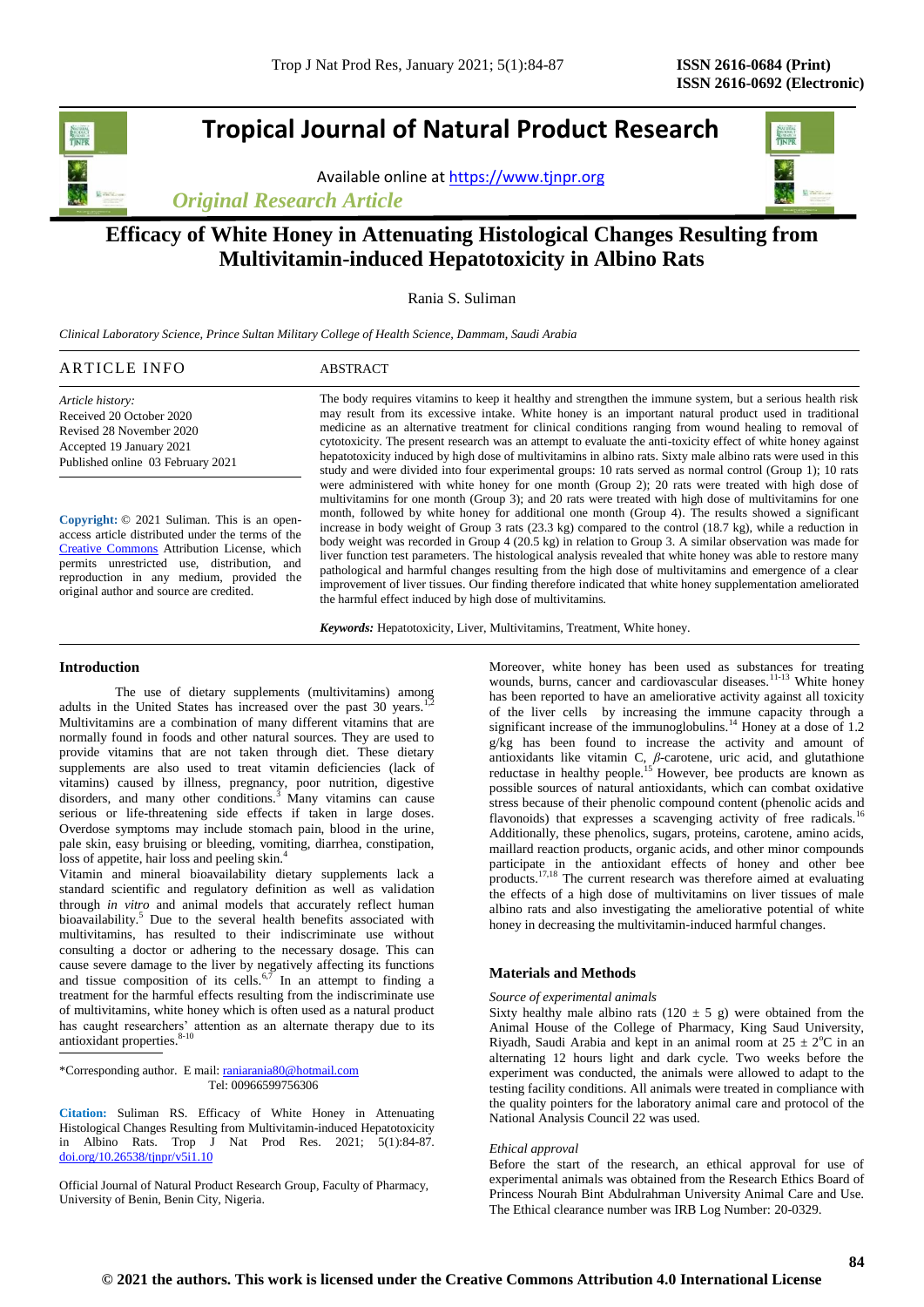#### *Animal grouping and treatment*

In this study, the animals were distributed in special cages equipped with bottles to drink water in a room that was ventilated and exposed to natural factors and fresh grass, hay, alfalfais, legume (HCDGP, 2007, GPCS, 2007 and ILAR 1995). The animals were selected with a mean age of 12-15 weeks and an average body weight of 60 g. Sixty acclimatized male albino rats were divided into 4 experimental groups: Group 1 (Control group of 10 albino rats that were given regular drinking water); Group 2 (Honey group of 10 albino rats that were administered with white honey at a dose of 300 mg/70 g body weight in drinking water for one month and fresh water as needed); Group 3 (multivitamin group of 20 albino rats that were treated with high dose of multivitamins at a dose of 600 g/kg body weight in drinking water for one month); and Group 4 (multivitamin with honey group of 20 albino rats that were treated with high dose of multivitamins at a dose of 600 g/kg body weight/ day in drinking water for one month, followed by white honey at a dose of 300 mg/70 kg of body weight for additional one month).

#### *Collection of blood samples*

Blood samples were obtained from the orbit pocket 27 of the experimental animals every 20 days, over a period of 60 days of the approved research duration. The collected blood was divided into two; one part was placed in a heparin tube for biochemical blood analysis, while the second part was centrifuged at 1000 rpm for a period 10 minutes at room temperature to recover the serum. The sera were all stored at -25°C until required for analysis. Blood liver enzymes, aspartate aminotransferase (AST), alanine aminotransferase (ALT), alkaline phosphatase (ALP) and nitric oxide were determined using a special reagent (Roche Diagnostics, KSA) following the manufacturer's instructions.

## *Histological procedure*

At the end of the experiment, the experimental albino rats were fasted overnight for 12 h. They were sacrificed under diethyl ether anaesthesia and dissected. Liver tissues were removed as small pieces, weighed and kept in a 10 % neutral buffered solution for two days to make tissue slices. The tissues were washed in running water and were dehydrated with increasing concentrations of ethyl alcohol (50, 75, 96, and 100%). During the process of dehydration, the specimens were placed into xylene, then infiltrated and embedded in paraffin wax. The embedded tissues were cut into sections of 5 um thickness by Leica RM 2125 RT and stained with hematoxylin and eosin. Histopathological examinations were performed and photographed with Nikon Eclipse E 60023,24.

#### *Measurement of parameters*

Food intake and body weight for each of the experimental animals in each cage were registered once a week. Average body weight for each group was calculated by dividing the total weight of all surviving animals by the total number of surviving animals. Liver index was calculated as follow:

Liver index: Liver weight/body weight×100

#### *Statistical analysis*

Statistical analysis was performed using SPSS. Data were presented as mean  $\pm$  S.E. Means were compared using one-way ANOVA. P<0.01 was considered to be statistically significant. Post hoc analysis of group differences was performed by LSD test. Treatment groups were both compared with each other as well as with untreated control groups.

#### **Results and Discussion**

## *Changes in body weight and liver index ratio of experimental male albino rats*

The results obtained for body weight and liver index ratio of experimental albino rats are presented in Table 1. There was a significant increase ( $P < 0.001$ ) in body weight of albino rats treated with excessive vitamin intake (Group 3; 23.3 kg), compared to the control (Group 1; 18.7 kg). A reduction in body weight was observed in Group 4 albino rats (20.5 kg), in relation to Group 3. In contrast to

body weight measurement, there was a significant decrease ( $P <$ 0.001) in liver index ratio of Group 3 albino rats  $(0.86 \pm 0.22)$ compared with the control, Group  $1(1.78 \pm 0.22)$ . The liver index ratio was observed to increase to  $1.09 \pm 0.17$  in the experimental Group 4 animals, where white honey was administered after high dose of multivitamins.

## *Changes in liver function test parameters in experimental male albino rats*

There were relative changes in the parameters of liver function test in Group 3 albino rats with hepatic changes induced by multivitamintoxicity. There was a significant increase in the levels of liver function test parameters such as total protein  $(7.09 \pm 1.26)$ , AST  $(158 \pm 3.46)$ , ALT (42.81  $\pm$  2.33) and nitric oxide (0.39  $\pm$  0.14) in Group 3 albino rats, compared to the control which had  $6.18 \pm 0.31$ ,  $120.88 \pm 5.16$ , 29  $\pm$  1.22 and 0.28  $\pm$  0.08, respectively. Administration of white honey had an ameliorative effect on the multivitamin-induced toxicity. It was observed in Group 4, where the albino rats were administered with white honey after a high dose of multivitamins, a reduction in liver function test parameters with values of  $6.65 \pm 0.22$ ,  $133.49 \pm 1.92$ ,  $35.74 \pm 0.59$  and  $0.22 \pm 0.04$ , respectively for total protein, AST, ALT and nitric oxide, compared to Group 3 animals.

## *Effects of multivitamins and white honey on histological structure of liver tissues obtained from experimental male albino rats*

As shown in Figure 1a, in the control albino rats, the liver parenchyma consists of little lobules of a roughly polygonal shape with portal tracts at the apices. Within the lobules, the hepatocytes area unit was organized as cords of cells connecting the portal tracts within the outer boundary to the central veins (terminal branches of viscus veins). In the white honey group (Group 2), the liver tissues seemed within the white honey just like the natural composition as depicted in Figure 1b. The impact of multivitamins at high dose was evident in Group C within the liver tissue where a rise within the inflammatory cells, infiltration round the central vein, hemorrhage in central blood vessel with death of most liver cells resulting in death space (Figure 1c). It was observed in Group 4 (Figure 1d) that treatment with white honey led to the disappearance of many pathological and harmful changes that occurred in the ovaries as a result of multivitamin-induced toxicity and the emergence of a clear improvement in liver tissue.

In an attempt to increasing the body's immunity against diseases towards living a healthy life style has necessitated the over reliance on the use of multivitamins. These multivitamins are often taken at a high dose or without a doctor's prescription. This possess a serious health hazard on various organs of human body when not controlled. Several studies have revealed harmful effects on several organs such as the liver and kidneys.<sup>3,25,26</sup> The current research was undertaken to investigate the ameliorative effect of white honey on harmful changes caused by high dose of multivitamins in the liver tissue of albino rats. The impact of multivitamins was evident on the hepatic tissue, where tissue degradation and amendment in structure of liver cells showed signs of cellular death (necrosis). Additionally, there was a marked deterioration of the inner lining of the liver veins, epithelial tissue lining rupture of congestion, dilatation, congestion, dilatation, and hemolysis. Invasion of inflammatory cells was determined in some areas round the central vein. There have been clear infections within the liver tissue where multivitamins caused severe sphacelus of cells infiltrating the vasculature and growth of the blood pockets and accumulation of liver cells. The results obtained in our research are in agreement with several histological studies on white albino rats where administration of high dose of multivitamins for 2 months resulted in many adverse effects on the liver tissues.<sup>28,29</sup>

The results showed a protective potential of white honey against liver damage. It is possible that NO level increased in the liver tissue due to the rich NO content of honey, which is supported by our finding of unchanged NOS activity in liver tissue. Increased NO levels in the obstructive jaundice plus honey group may contribute to the protective effect possibly through the elimination of toxic free radicals by NO. Furthermore, research has shown that cellular damage may result from aerobic stress in tissues. Thus, it has been confirmed that increase in multivitamins causes aerobic stress and generates reactive oxygen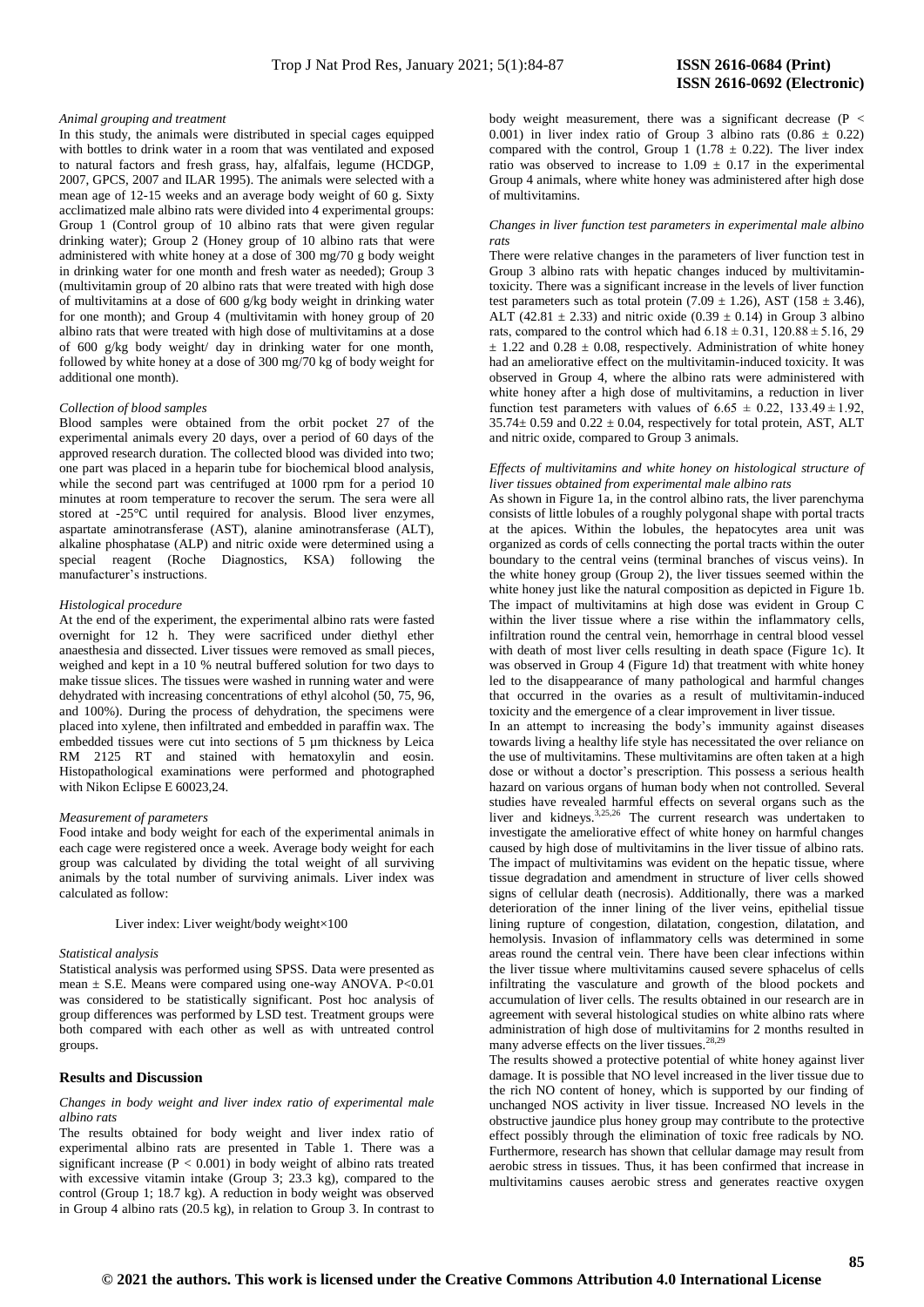species by reducing antioxidants within the tissues, resulting in cellular injury-associated degree chemical reaction of proteins and fats. Treatment with multivitamins causes depletion of glutathione in tissues.<sup>26</sup> Other study has shown that multivitamin administration to albino rats caused pathology of the mitochondria, accompanied by oxidative stress and a rise in ADP levels within the liver. Raw honey contains antioxidants which are referred to as flavonoids and phenoplast compounds. Antioxidants facilitate the safeguard of individual's body from cellular damage. Free radicals contribute to aging method and may increase the risk of chronic conditions like studies

cancer and other related diseases. Studies from reliable sources show that polyphenols in raw natural honey, significantly might play a role in disease prevention. All of these work together to provide a synergy to treat the cytotoxic effect, scavenging and eliminating free radicals. Recently, some changes are presented in Table 2. It has been found that honey leads to increased levels of total protein and albumin in biological fluids and reduces liver enzymes, such as AST, ALT and ALP in blood,<sup>16</sup> thereby creating a significant improvement in liver tissues. Thus, our results demonstrate protective effect of white honey against hepatotoxicity, and this is consistent with previous

**Table 1:** Relative changes in body weight and liver index in albino rats with hepatic fibrosis induced by multivitamin-toxicity

| <b>Parameter</b> | Group 1         | Group 2         | Group 3         | Group 4         | p-value |
|------------------|-----------------|-----------------|-----------------|-----------------|---------|
| Body weight (kg) | $18.7 \pm 0.1$  | $18.7 \pm 0.2$  | $23.3 \pm 0.2$  | $20.5 \pm 0.1$  | 0.001   |
| Liver index      | $1.78 \pm 0.22$ | $0.99 \pm 0.65$ | $0.86 \pm 0.22$ | $1.09 \pm 0.17$ | 0.001   |

Group 1: Control group with water; Group 2: Control group with white honey; Group 3: Treatment group with multivitamins; Group 4: Treatment group with multivitamins, followed by white honey.

**Table 2:** Relative changes in liver function test parameters in albino rats with hepatic changes induced by multivitamin-toxicity

| Parameter     | Group 1           | Group 2           | Group 3          | Group 4           |
|---------------|-------------------|-------------------|------------------|-------------------|
| Total protein | $6.18 \pm 0.31$   | $6.04 \pm 0.19$   | $7.09 \pm 1.26$  | $6.65 \pm 0.22$   |
| AST           | $120.88 \pm 5.16$ | $119 + 1.2$       | $158 \pm 3.46$   | $133.49 \pm 1.92$ |
| ALT           | $29 \pm 1.22$     | $28.21 \pm 1.18$  | $42.81 \pm 2.33$ | $35.74 \pm 0.59$  |
| Nitric oxide  | $0.28 \pm 0.08$   | $0.265 \pm 0.011$ | $0.39 \pm 0.14$  | $0.22 \pm 0.04$   |

Group 1: Control group with water; Group 2: Control group with white honey; Group 3: Treatment group with multivitamins; Group 4: Treatment group with multivitamins, followed by white honey.



**Figure 1:** Relative changes in histological structures of liver tissues in albino rats with hepatic fibrosis induced by multivitamintoxicity. **a** and **b:** Tissue from normal control group (Normal structure of the liver tissues with normal central vein surrounded with ribbons of hepatic cells, intertwined and covalent); **c:** Tissue from treatment group with multivitamins (showed congestion and bleeding in central venous with death of most liver cells [arrow], invasion of inflammatory cells, infiltrations around the central vein, bleeding and enlargement of the hepatic sinuses [Arrows]); **d:** Tissue from treatment group with multivitamins, followed by white honey (showed healing of damage area of hepatocytes and becoming less necrotic and fibrosis); (H and E stain: x400)